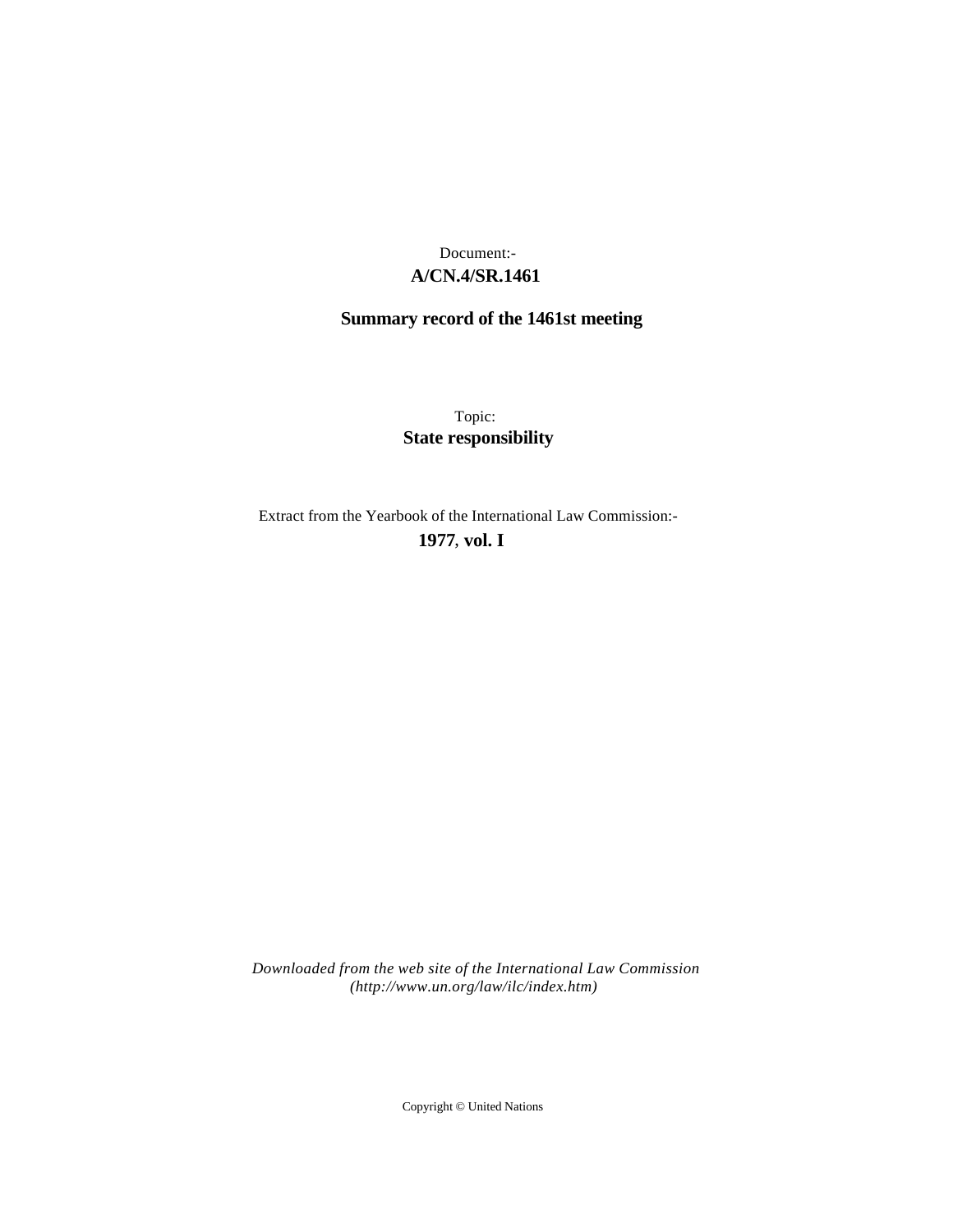treaty also provided for the exhaustion of local remedies, the nature of the obligation might change again, because the judiciary of the State would have to ensure that there were adequate remedies for the aliens in question if they were, for instance, unlawfully detained. All those factors would have to be taken into account in determining the time when the breach had actually occurred.

44. Referring to the commentary to article 21 (A/CN.4/ 302 and Add. 1-3, chap. **Ill,** sect. 6), he said that, although it provided a wealth of information, it did not contain very many examples of State practice. The draft articles would, however, be of valuable assistance to many persons and, in particular, to ministry of foreign affairs officials. He therefore suggested that it should be indicated in the report that, although the commentary did not contain very many examples of State practice, the members of the Commission had based their conclusions on their experience of the development of that practice. He also suggested that, when Governments were requested to comment on the draft articles, they should also be requested to provide further examples of State practice in order to assist the Special Rapporteur and reinforce the experience of the members of the Commission.

45. Mr. USHAKOV stressed the importance of the distinction between obligations of means or conduct and obligations of result. With regard to obligations of result, he was more and more convinced that the emphasis should be placed not on a particular course of conduct but on a particular act. In the *Tolls on the Panama Canal* case, referred to by the Special Rapporteur in paragraph 34 of his sixth report, there had been a particular course of conduct on the part of the United States Government the enactment of a law—but no act leading to a result that was not in conformity with the result required by the international obligation in question, since that law had not been applied. When the law was amended, the international obligation had not been breached. He therefore considered that a breach of the international obligation existed, not in the case of conduct by the State which did not in fact achieve the internationally required result, but in the case of an act by the State which was not in conformity with the result required of it by that obligation. In the case in point, there would have been a breach of the international obligation if the United States Government had levied tolls in application of the said law.

46. Referring to Mr. Reuter's remarks to the effect that the breach of an international obligation could arise out of a series of actions or omissions, in the case of a complex act, he pointed out that a single act would suffice in such a case. Where an official of the customs authorities of a State party to GATT charged duty on foreign products in breach of article III of the Agreement, there was an act conflicting with the achievement of the internationally required result, giving rise to a breach of the provisions in question. If that act was not rectified, the breach would exist from the time of the first act. If it was rectified, for example, by rescinding the mistaken decision, the second act would cancel out the first.

47. Finally, he referred to the case of a receiving State which did not accede to the request of a State for its embassy to be placed under the protection of the local police. As long as no unauthorized person entered the

embassy premises, there was no act that conflicted **with** the internationally required result but merely **a** course of conduct by the receiving State. That conduct **did not** of itself give rise to **a** breach of an international obligation.

#### *The meeting rose at 1.05 p.m.*

# **1461st MEETING**

*Friday, 15 July 1977, at 10.10 a.m.*

### *Chairman:* Sir Francis VALLAT

*Members present:* Mr. Ago, Mr. Calle y Calle, Mr. Dadzie, Mr. Diaz Gonzalez, Mr. El-Erian, Mr. Francis, Mr. Quentin-Baxter, Mr. Reuter, Mr. Šahović, Mr. Tabibi, Mr. Thiam, Mr. Tsuruoka, Mr. Ushakov, Mr. Verosta.

> **State responsibility** *(continued)* **(A/CN.4/302 and Add.1-3)** [Item 2 of the agenda]

# DRAFT ARTICLES SUBMITTED BY THE SPECIAL RAPPORTEUR *(continued)*

ARTICLE 21 (Breach of an international obligation requiring the State to achieve a particular result)  *1 (concluded)*

1. Mr. AGO (Special Rapporteur) said he would sum up the debate on article 21, first reviewing the principal comments made by the members of the Commission and then taking up some general matters.

2. At the outset (1457th meeting), Mr. Tabibi had stressed a fundamental point: breaches of international obligations varied according to the form of the obligations. Mr. Verosta had made excursions into the past and the future (1457th meeting) and had brought out the close link between article 21 and article 16<sup>2</sup> (1460th meeting), while Mr. Francis (1457th meeting) had dwelt on a very important point, namely, that a distinction must be made between the means a State chose to achieve the required result and its actions or omissions after making that choice. Sometimes the choice was excellent but the ensuing actions or omissions prevented achievement of the required result.

3. Mr. Ushakov had shown (1457th meeting) the importance of article 21 from the point of view of both the time and the circumstances of the breach. He had spoken about the commentary to the article and also about its text, and several of his drafting comments had touched on matters of substance. Finally, he had rightly pointed out (1460th meeting) that the act of the State referred to in

<sup>1</sup> For text, see 1456th meeting, para. 37.

<sup>2</sup> See 1454th meeting, foot-note 2.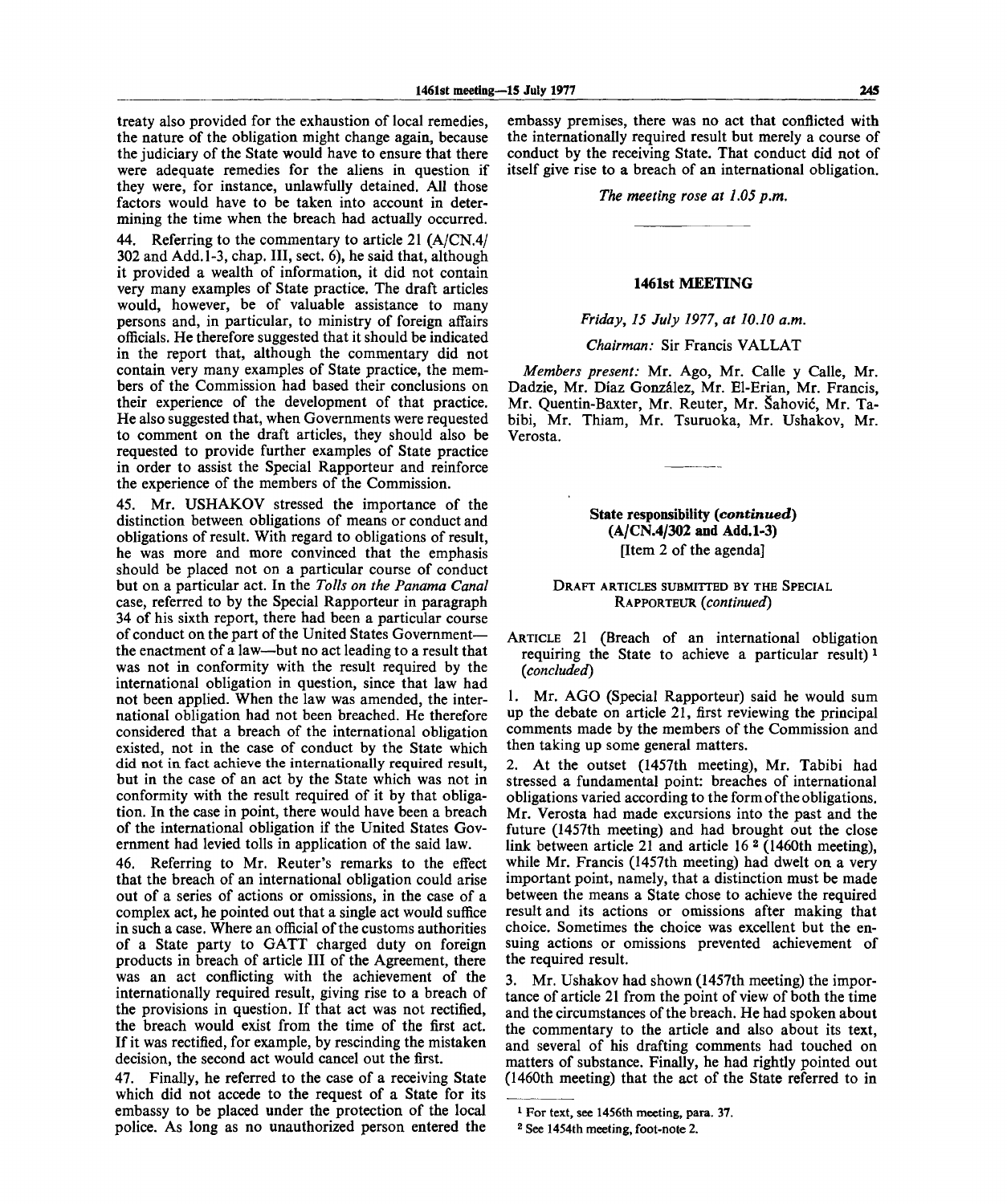article 16 and the action or omission of the State to which article 18 referred were notions which did not necessarily coincide. Mr. Sette Camara had made some valuable drafting comments (1457th meeting), particularly with regard to the expression "in concreto". In a pertinent comment, which merited the Commission's attention, Mr. Thiam had questioned (1460th meeting) whether it was really appropriate to introduce the idea of means in a provision relating to obligations of result. He had also asked what was meant by the reference in article 21, paragraph 2, to the beginning of a breach. It must be admitted that the wording in question required, at the least, some clarification.

4. After stressing the importance of distinguishing between international obligations according to their nature when dealing with the question of a breach, Mr. Sahovic (1460th meeting) had suggested a change in the order of the draft articles. He had also expressed the view that article 16 was rather too general. Mr. Calle y Calle (1460th meeting) had commented mainly on points of drafting and translation.

5. As Mr. Reuter (1460th meeting) had elegantly put it, his intention in drafting article 21 had been to shape the question of responsibility (for the breach) by reference to the characteristics of the obligation. Mr. Reuter had also said that, in his opinion, there was a gap between article 16 and articles 20 and 21, and he had suggested that it should be filled in article 21. He (the Special Rapporteur) considered, however, that account must also be taken of article 18 and, to that end, he would later draft a provision on the duration of the wrongful act. Mr. El-Erian (1460th meeting) had expanded on the question of alternative results, observing that the alternative result which a State might be authorized to produce when the original result was no longer attainable very often took the form of compensation or reparation. It must be emphasized that such cases involved the fulfilment of a primary obligation, which had nothing to do with reparation for an internationally wrongful act.

6. Mr. Schwebel (1460th meeting) had taken the view that the wording of article 21 should be somewhat simplified. He agreed, but wanted to ensure that none of the essential elements of the provision were eliminated. Mr. Dadzie (1460th meeting) had concentrated on the drafting and had advocated the use of the word "method" as corresponding more or less to the word *moyen.* He had spoken of a "new method" designed to remedy a situation not in conformity with the internationally required result. Mr. Quentin-Baxter (1460th meeting) had shown, on the basis of judicial decisions, that the difference between the two types of international obligation envisaged was more subtle than it appeared. He had maintained that the decisive factor was the meaning to be given to the expression "complex act", and it would, in his opinion, be necessary to define the relationship between the initial and the subsequent conduct of the State in each particular case.

7. Sir Francis Vallat had referred (1460th meeting) to article 18 and pointed out that one and the same treaty provision could impose on a State both obligations of conduct and obligations of result. He had stressed the importance of the notion of a complex act for the purposes

of articles 21 and 22 and had suggested that Governments be requested to provide the Commission, for its second reading of the draft, with additional information on international judicial decisions and State practice, since the examples given in the report under study, although numerous, were mainly limited to certain countries and certain types of case.

8. Turning to more general matters, he observed that all the members of the Commission had shown that they were fully aware of the importance of articles 20 and 21 and of the distinction made, for the purpose of establishing the existence of a breach, between the two types of international obligation to which they applied.

9. As to the order of the articles, it seemed out of the question to place article 21 before article 20, since it was logical to proceed from the more simple to the more complex. Although it would be possible to place articles 20, 21 and 22 (and, perhaps, future articles 23 and 24) immediately after article 18, so that the present article 19 would become the final provision of chapter III, articles 20 and 21 could not be placed immediately after article 16, since articles 16, 17 and 18 formed a logical sequence and articles 17 and 18 were the indispensable premise for the subsequent articles.

10. In that connexion, he pointed out that the chapter under study dealt with the objective aspect of an internationally wrongful act, in other words, the breach of an international obligation, whereas chapter II dealt with the subjective aspect. Article 16, the first article of chapter III, contained an entirely general rule, the wording of which could perhaps be improved. In that provision, the Commission had referred to the "act of the State", and not to its conduct, whether action or omission. It could be seen from article 18 that there were acts of a State which did not involve an instantaneous action or omission and which could extend over a period of time (continuing acts), or consisted of a set of similar actions or omissions relating to separate cases (composite acts) or of a plurality of different actions or omissions by State organs relating to the same case (complex acts). Article 18 dealt first with the simplest case: that of an act constituted by an instantaneous action or omission. The article stated that there was a breach of the obligation in that case if the instantaneous act was performed at a time when the obligation was in force. The article went on to deal with acts having a continuing character. In order for the obligation to be breached, it was enough for it to have been in force at any time in the period during which the act had continued. The article then dealt with the case of a composite act. If an international obligation prohibited a discriminatory practice, the State could not be held to have breached that obligation merely because it had committed an isolated act of discrimination against one person. No internationally wrongful act and, thus, no breach of the international obligation existed until cases of discrimination had become sufficiently numerous to constitute a discriminatory practice. The internationally wrongful act then comprised all the instances of such conduct of the State, from the first to the last. Nevertheless, if the international obligation arose during that process, only the cases of discrimination subsequent to the creation of the obligation would come into consideration.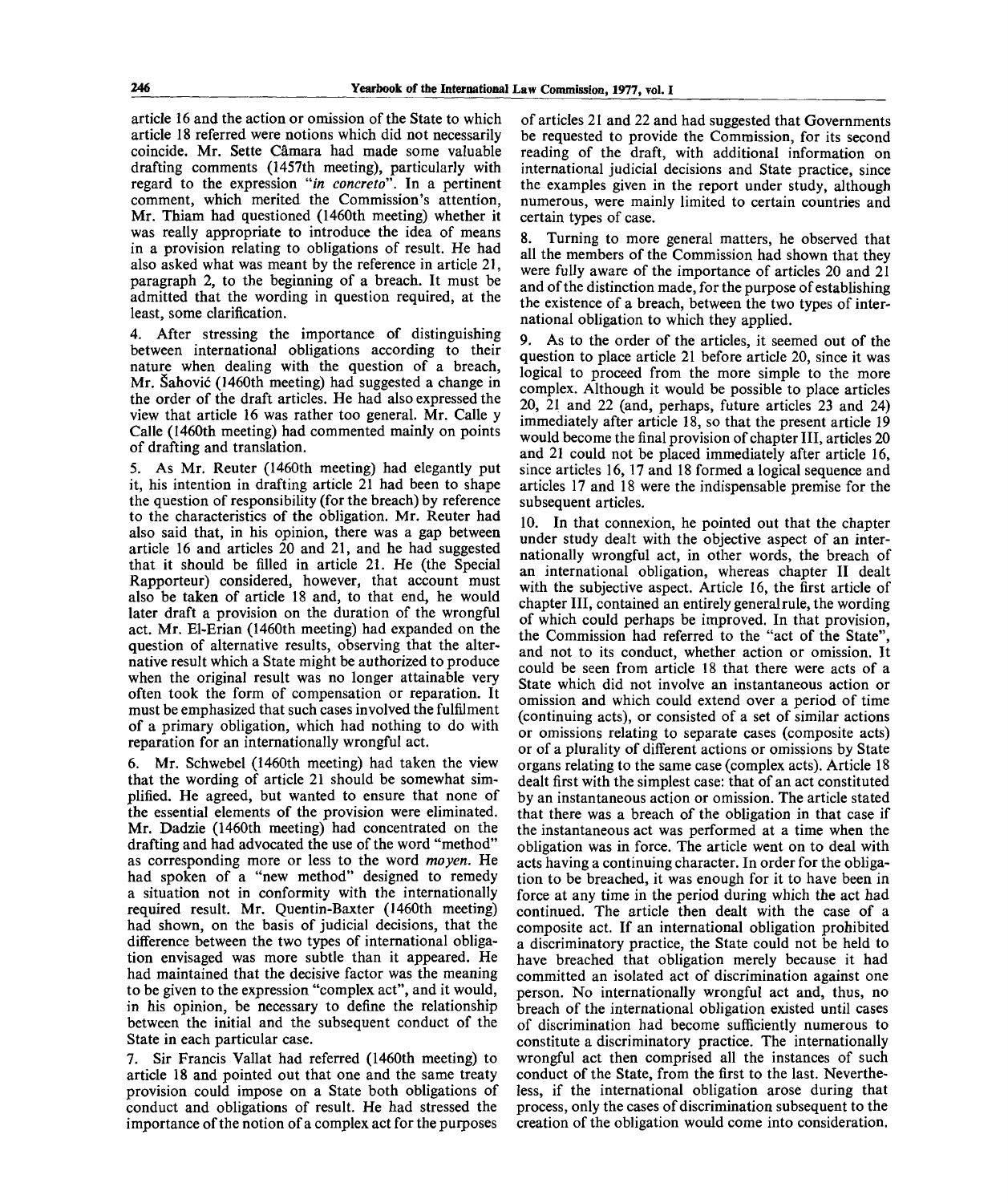There was thus a breach of the obligation only if such subsequent cases alone were sufficient to constitute the "discriminatory practice" prohibited by the obligation.

11. The last paragraph of article 18 covered the case of a complex act. Such an act involved either successive action by several organs in the same case or repeated action by one organ with, in all cases, a plurality of actions or omissions. Such an act occurred, for example, when a foreigner who had applied to a court of first instance to settle a dispute under internal law had his case dismissed because he was a foreigner or because the court denied him the right to defend himself or gave a judgment that was obviously and purposely unfair. Such conduct on the part of a court was not, however, sufficient to constitute a denial of justice in the strict sense of the term. It was only when the judicial organs before which the case was subsequently brought had acted in the same way as the court of first instance that the denial of justice could be established. There was then a "complex act" comprising a plurality of actions or omissions. For it should be noted that an international obligation requiring the State not to deny justice to foreigners was usually not aimed at the conduct of a particular judicial organ but at the judicial system as a whole and its ability to ensure proper administration of justice in regard to foreigners.

12. The debate on article 21, paragraph 2, had to some extent run over on to article 22, which covered cases in which the international obligation was established for the benefit of individuals and in which the achievement of the internationally required result therefore called for the co-operation of the individuals concerned. Article 21 did not cover such special cases. But international obligations which the State could still discharge by rectifying, by subsequent conduct, a situation which had been created by its initial conduct and which was incompatible with the required result did not relate only to the treatment of individuals. Even in the case of obligations requiring a result which directly concerned only States themselves, a State might have to rectify, by the action of a higher authority, the unsatisfactory action of a lower authority. In such a case, there could be no question of the cooperation of individuals or of the exhaustion of local remedies by the individuals concerned.

13. At the 1460th meeting, Mr. Quentin-Baxter, taking up a comment by Mr. Thiam, had questioned whether it was appropriate to introduce the idea of means in a provision concerning obligations of result. In his own view, it was obvious that the requirements of article 20 and of article 21, in the final analysis, necessarily related to the conduct of the State. The difference between the two articles was that, in the case of article 20, the action or omission which the international obligation required or sought to prevent was specifically indicated whereas, in the case of article 21, in which the obligation required only a result, it was obviously by some form of conduct that the State would be able to achieve it, but the State was free to choose the form of conduct by which it would do so. If an international obligation required a State not to discriminate between men and women with regard to remuneration for work, the State could achieve the required result by enacting a law, by adopting a certain practice, by giving instructions to local labour authorities or by any other appropriate means. There would be a breach of its international obligation only if it could be established that women were in fact paid less than men for the same work and that such a situation resulted from an action or an omission by the State.

14. He therefore saw no objection to using the word "conduct" in the text of article 21, even though it was clear that the article related not to a breach of an obligation "of conduct" but to a breach through the conduct adopted of an obligation "of result". In any event, care must be taken to avoid fetishism in regard to the terminology of the preceding articles. For example, he was not averse to the use of the expression "obligation of conduct" as an equivalent of the expression "obligation requiring specific conduct", as suggested by Sir Francis Vallat.

15. As for the expression *"in concreto",* which had been criticized, he had used it to show clearly that the result must actually be achieved. A State could not justify failure to achieve<sup> $Y_{\lambda}$ </sup>the internationally required result by claiming to have taken measures designed to achieve the result. Thus, it was not enough to enact a law providing for equal pay for equal work by men and women: the law must be applied. If a contrary practice persisted, the result was not achieved *"in concrete".* He agreed, however, that the use of the Latin expression was not absolutely necessary. The words "at the outset" were merely intended to show that, in certain cases, the international obligation left the State initially free to choose between different means of achieving the required result. As in the first case considered, the State might, however, be given only such initial freedom of choice, whereas it had been seen that other international obligations also allowed the State to remedy by a subsequent means the situation created by the initial use of a particular means. Comments had also been made on the words "breach begun", which had already been used when the Commission had studied complex acts in connexion with article 18. In any event, it should not be forgotten that the texts of the articles he was proposing were only provisional and that their final wording would be the joint work of the Commission.

16. Lastly, referring to a comment made by Mr. Ushakov (1457th meeting), he explained that, if the cases he had cited as examples in connexion with article 21 concerned certain matters rather than others, it was partly because the compilations did not give a complete survey of all disputes, but also because international obligations which were fulfilled in the sphere of inter-State relations rather than in the sphere of the internal order of the State were more often germane to article 20 than to article 21. In the direct relations between States, the State was often required to adopt a particular course of conduct (to hand over or sink its warships, not to fortify a region, not to fly over a certain territory or to refrain from entering extraterritorial premises etc.). International obligations of result, on the other hand, were much more common where the purpose of international law was to produce certain effects in the internal order of States. He would try to add to the examples he had already given, but the new examples would relate more to article 20 than to article 21, for the reason he had just stated.